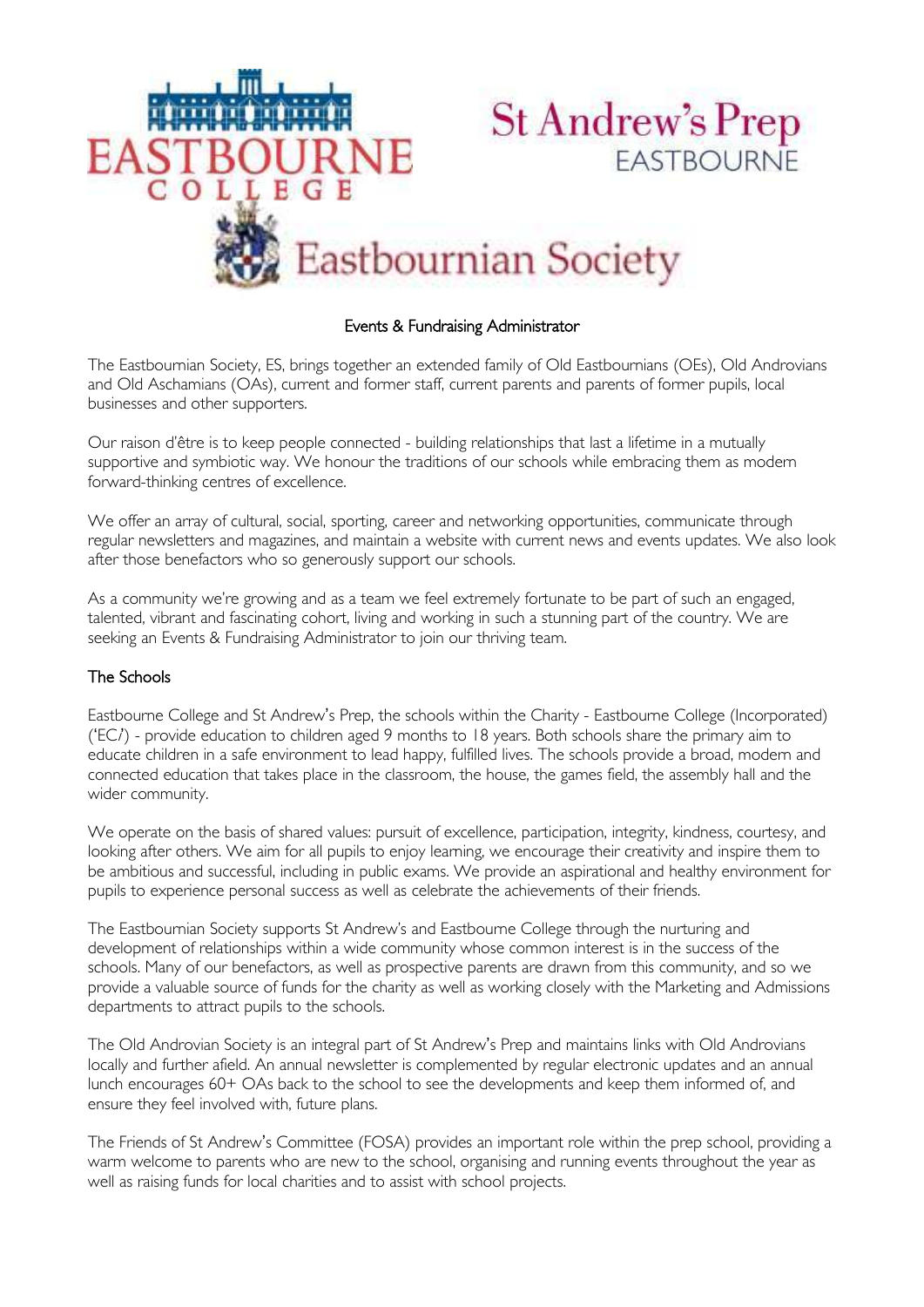The Devonshire Society was created in 2002 and is Eastbourne College's legacy club. The Society has brought in over £4m since inception with bequests made to the College helping to fund bursaries, awards and scholarships, as well as providing funds for capital projects. 2022 will be a major anniversary and the celebration of 20 years of giving.

The College is fortunate to be supported by the Arnold Embellishers, a society with 140+ members drawn from OEs, parents, staff and friends of the College whose subscriptions help to improve the life of the school in imaginative ways through a variety of 'embellishments', which the governors, headmaster and COO might not feel essential or affordable.

As an employee at Eastbourne College (Incorporated) ('EC*i*) you will enjoy working in a vibrant community within a strong team. As a day and boarding school, we are 'home' to many students and staff and, as such, and with our wider ES community, there are always activities taking place during the evenings and weekends.

It is a busy, fast-paced community on the beautiful south coast; our staff value working in a healthy, caring environment and enjoy being part of the friendly connected Eastbournian Society, with the exceptional benefits that this opportunity brings.

Additional information about Eastbourne College can be found here: [www.eastbourne-college.co.uk](http://www.eastbourne-college.co.uk/) 

Additional information about the Eastbournian Society can be found here: [www.eastbourniansociety.org](http://www.eastbourniansociety.org/)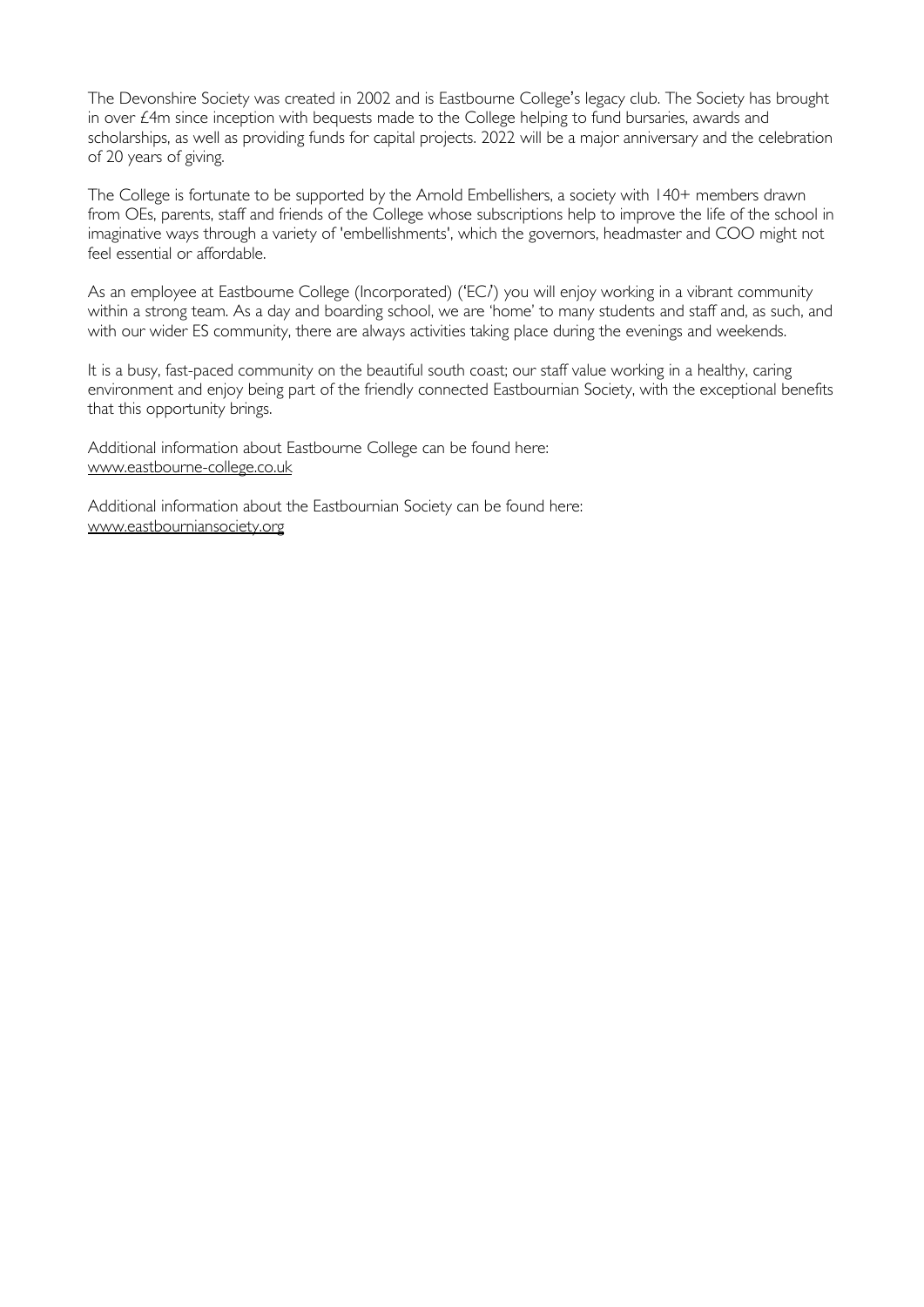## Job Description

| Job Title: | Events & Fundraising Administrator |
|------------|------------------------------------|
|            |                                    |

Responsible to: Development Director, Foundation and Development Office.

Job Summary: The Events & Fundraising Administrator will provide the Development Director with administrative support. They will provide the support necessary to successfully deliver a diverse range of social, sporting, networking and fundraising events. The Events & Fundraising Administrator will work closely with the Eastbournian Society team to develop relationships which span a lifetime.

#### Primary responsibilities

- 1) To work closely with the Foundation and Development Office and other departments to contribute to the efficient planning and running of events, and in doing so to maximise engagement with members, participation in activities, marketing of the schools, and promotion of fundraising opportunities.
- 2) To support work with the Old Androvian Society, working closely with parents and staff through the Friends of St Andrew's Committee to develop a programme of cross-charity events.
- 3) To undertake training, and support the implementation of new CRM and community platform which will replace the Eastbournian Society website. Work to build a mutually beneficial active online community incorporating the new platform using the existing network of members to help populate the new site.
- 4) As part of the Eastbournian Society team, nurture and develop relationships with existing and other potential supporters of the Charity, maintaining records of legacies pledged.
- 5) Help with the design and print of new literature and digital content.
- 6) Assist with the planning of annual meetings and lunches.
- 7) Assisting with the advising of potential donors of the most tax-efficient means of giving and providing relevant forms (eg Gift Aid).
- 8) Administrative support to the Development Director.

In fulfilling these responsibilities, the administrator needs to:

- Efficiently and effectively help review, plan and implement a programme of events  $\mathbf{r}$
- Liaise with the Database and Communications Manager in order to ensure a consistent J. approach in strengthening members' affinity with the school, increasing participation and building the network
- Help promote and improve the profile of both schools within the existing alumni societies and wider community and to encourage those who are so minded to recommend the school
- Help recruit new benefactors who wish to leave a legacy to the Charity and provide appropriate literature to recruit and inform the society.

## Confidentiality and Data Protection

A strict code of confidentiality must be adhered to at all times.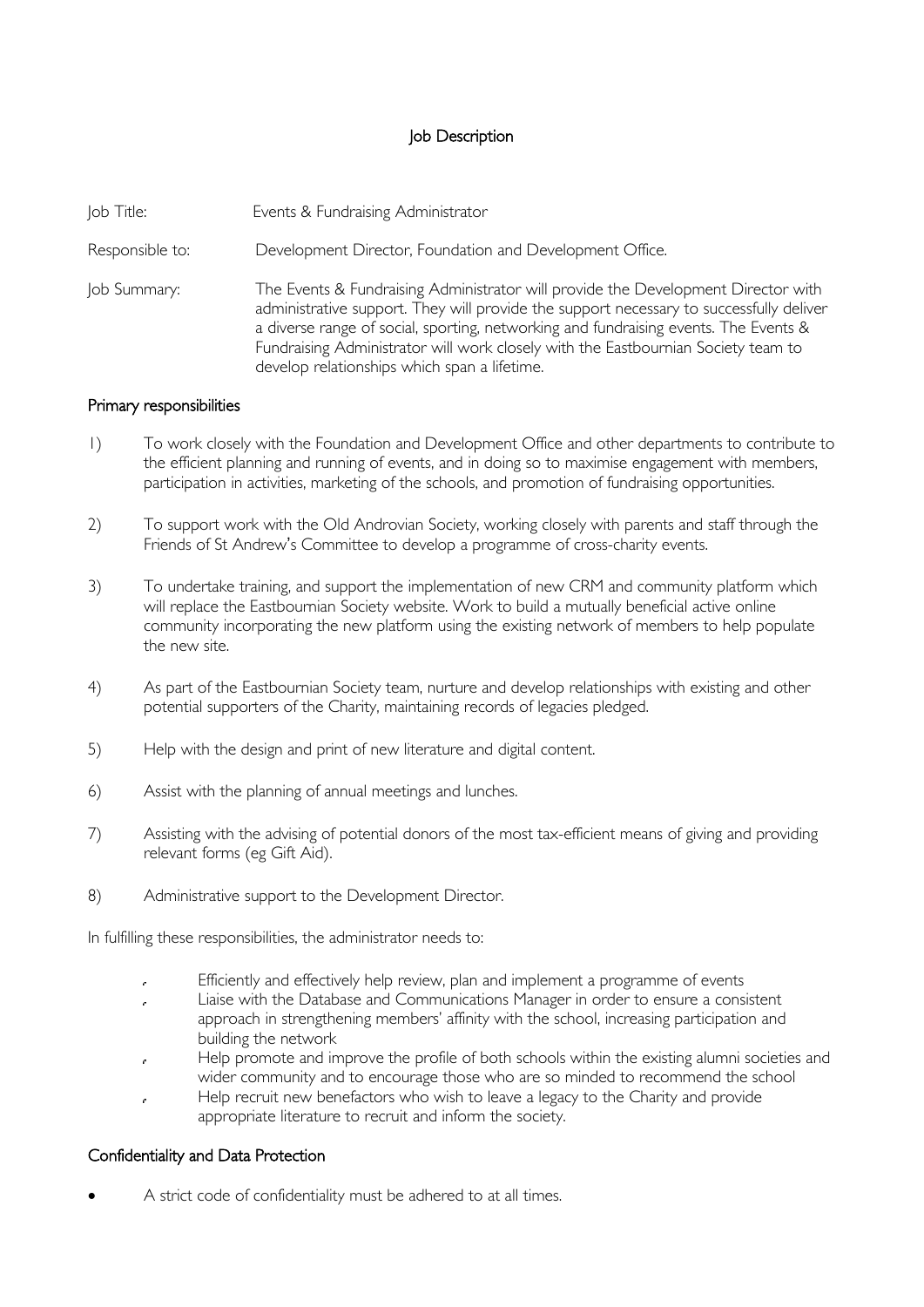The successful applicant will be required to have an up-to-date knowledge of the Data Protection Act and ensure that data protection laws are adhered to.

## Safeguarding duties

- The post holder's responsibility for promoting and safeguarding the welfare of children and young persons for whom they are responsible, or with whom they come into contact will be to adhere to and ensure compliance with the School's Safeguarding and Child Protection Policy Statement and staff code of conduct at all times.
- The post holder will be engaging in regulated activity. There are particular safeguarding issues requiring attention for this post.
- In this particular post, there is unlikely to be a large amount of contact with pupils but there are connected responsibilities, including site security, sensitive handling of data, and professionalism. However, the responsibility remains to be aware of safeguarding procedures and occasional need to operate safely with pupils and in adherence to the policy and code of conduct.
- If in the course of carrying out the duties of the post the post holder becomes aware of any actual or potential risks to the safety or welfare of children in the School they must report any concerns to the School's Designated Safeguarding Lead or, if they are the School's DSL, to the Headmaster and relevant agencies.

# Person Specification

- The successful candidate will be a driven 'people person', who will show initiative and possess J. strong interpersonal skills, key to building and nurturing relationships across the Charity with all stakeholders and within the wider community
- They will need to work as part of a team and to have a flexible, sociable, can-do attitude
- They will need to demonstrate initiative and be a self-starter who can manage their own l, workload and help through administrative initiatives, streamline the workload of other members of the team.

## Educational Qualifications

Qualified to A-level standard. GCSE grades A-C in English and Maths.

## Skills and abilities

- Excellent administrative and communication skills.
- Excellent time management.
- Attention to detail.
- The successful candidate will need a proven background in office administration preferably with experience as an executive PA.
- Excellent IT skills; experience of using desktop publishing and image editing software (ie Adobe in Design, Photoshop) for invitation and programme design.
- Willingness to learn and adapt to changing technologies.
- The successful applicant will be required to have an up-to-date knowledge of the Data Protection Act and ensure that data protection laws are adhered to at all times.

## Desirable

- Experience of alumni relations/fundraising/administration in the education sector.
- Charity fundraising experience.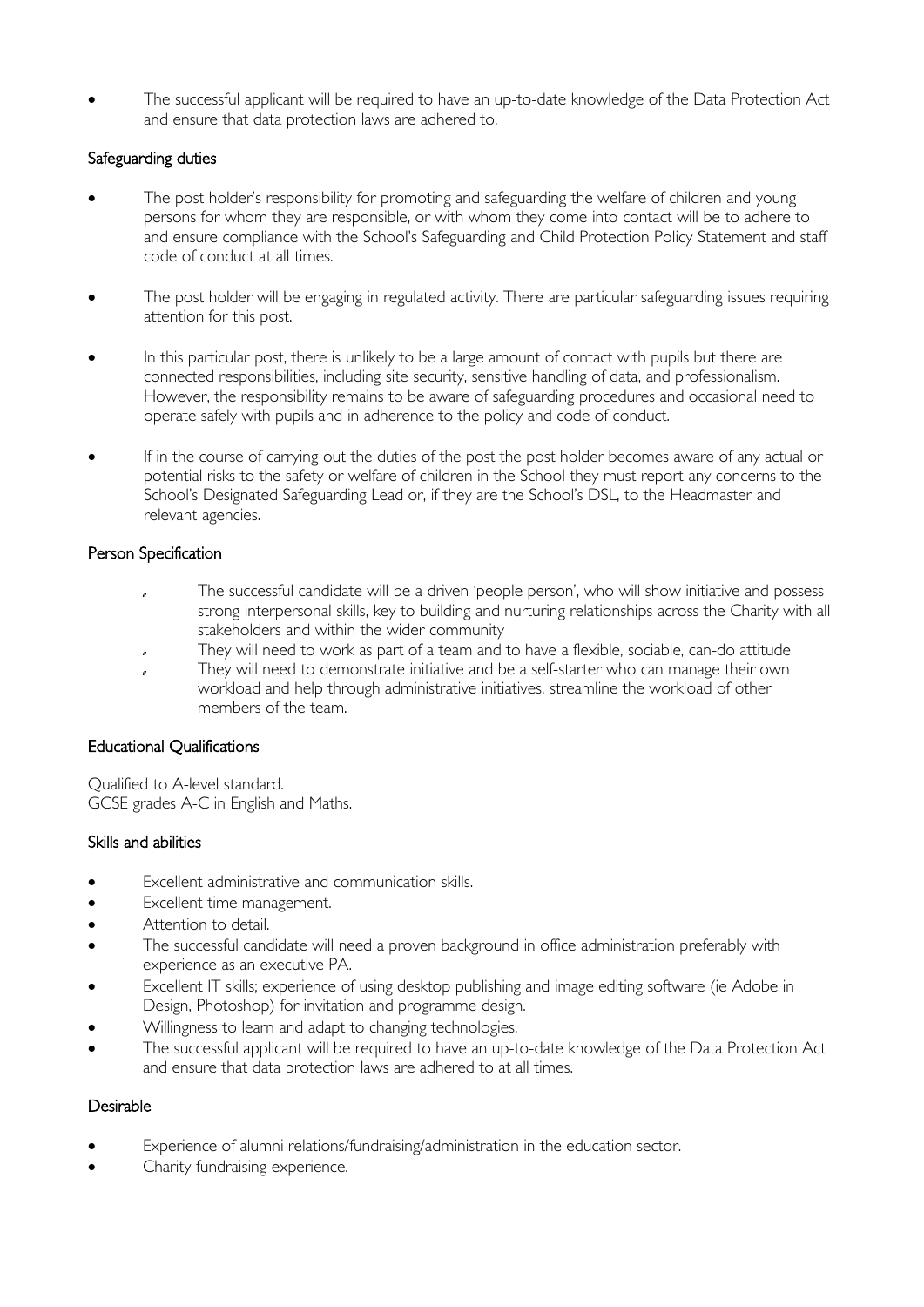Awareness of fundraising in a digital world would be beneficial to reach new audiences and broaden engagement whilst nurturing (and without alienating) those who appreciate more traditional means of communication.

# Terms and Conditions:

#### Contract: Initially a six-month fixed-term contract to allow for a strategic review

Salary: £20,000 per annum pro rata

Hours of Work: Hours are likely to be 30 hours per week, normally Monday to Friday 9.00am to 3.30pm, all year round. You will be required to work some weekends and evenings to support events and functions. Time off in lieu will be awarded for additional hours worked. The Charity is open to flexible working.

Pension: After three months' service you may be automatically enrolled into the Eastbourne College WorkSave Pension Scheme (details are available from the HR Department), depending on your level of earnings, however you may also choose to opt in to the pension scheme. The Charity will contribute 5% of your gross salary and you will be expected to contribute 3%. You may choose to opt out of the pension scheme.

Holiday: You shall be entitled to five weeks' annual leave plus Bank Holidays to be taken during College holidays by agreement with your line manager. Please note that Bank Holidays which occur during term time may be working days, for which time off in lieu will be given.

## Other benefits include:

- Life Assurance
- **•** Employee Assistance Program
- Lunch during normal working hours plus tea, coffee, fruit and biscuits
- Free use of Charity facilities including pool and gym
- Free tickets to College productions
- Easy public transport connections and free parking
- Stunning location

#### Safeguarding and Equal Opportunity Statement

Eastbourne College (Incorporated) is committed to safeguarding and promoting the welfare of children and young people and expects all staff and volunteers to share this commitment. The appointment is subject to an enhanced DBS check, pre-employment medical questionnaire and positive references.

The post is exempt from the Rehabilitation of Offenders Act 1974 and the Charity is therefore permitted to ask job applicants to declare all convictions and cautions (including those which are "spent" unless they are "protected" under the DBS filtering rules) in order to assess their suitability to work with children.

Eastbourne College (Incorporated) welcomes applications from all sectors of the community as we aspire to attract staff that match the social and cultural diversity of our pupil intake. We consider the most important factor to be the right skills, abilities and attitude for the job which will ultimately improve the wellbeing and education of the pupils.

#### Application process:

To apply, please follow the link below to complete the mandatory application form:

www.cognitoforms.com/EastbourneCollegeIncorporated/EastbourneCollegeSupportStaffApplicationForm

Alternatively, visit [www.eastbourne-college.co.uk/contact/employment-opportunities/](http://www.cognitoforms.com/EastbourneCollegeIncorporated/EastbourneCollegeSupportStaffApplicationForm) and click the '[Apply Now](http://www.cognitoforms.com/EastbourneCollegeIncorporated/EastbourneCollegeSupportStaffApplicationForm)' button.